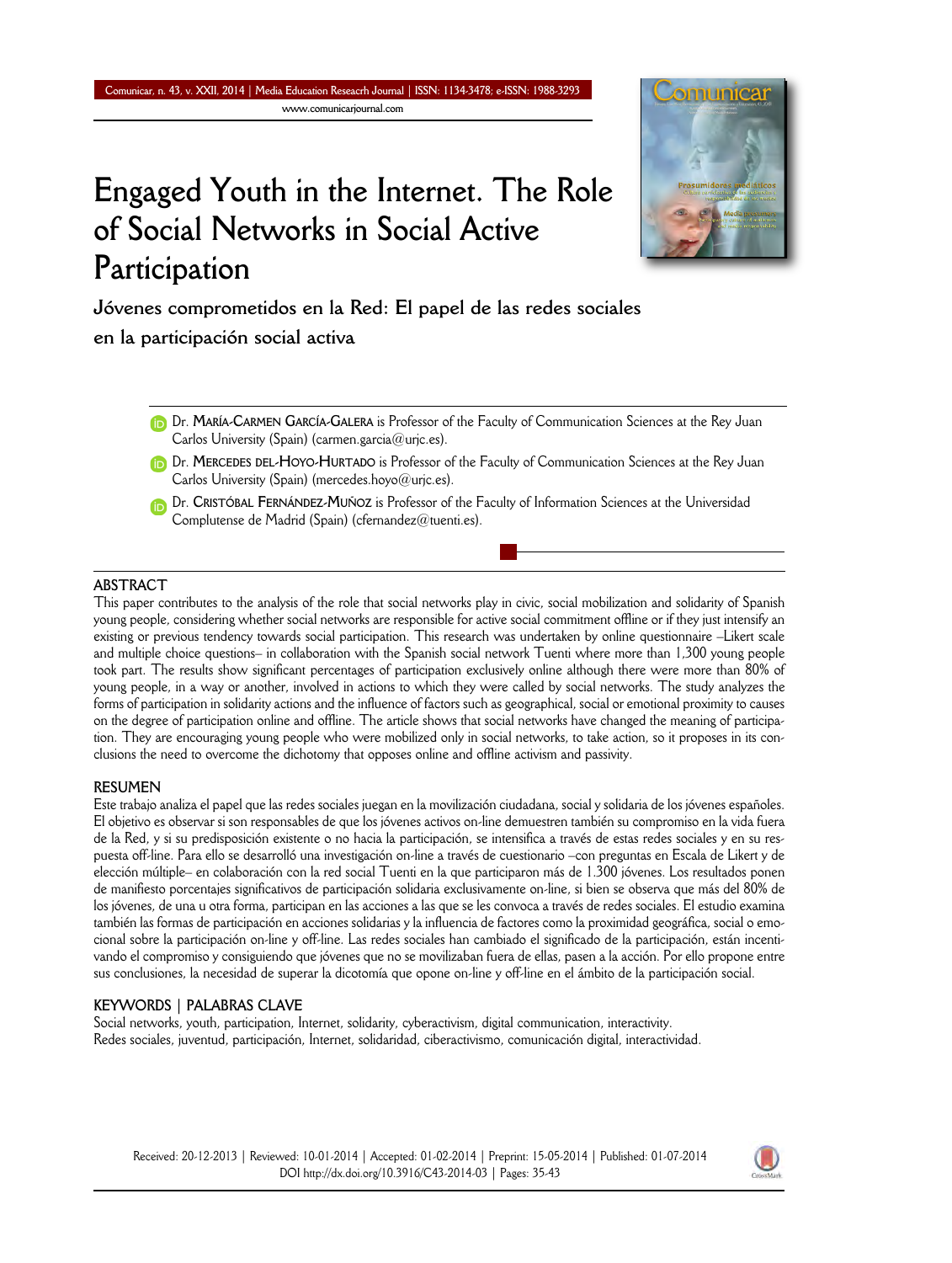# **1. Introduction**

Social networks should not be considered merely as technological tools for exchanging messages –even if at one point in time they were– but rather as contemporary means for communication, interaction and global participation. It is currently undeniable that their consequences have resulted in a change that goes beyond them.

What occurred with the earthquake and the subsequent tsunami that devastated the Japanese coast in March 2011 marked a before and an after in terms of how social media are used. According to Tweet-ometer (which measures Twitter activity), the number of Twitter messages originating in Tokyo those days surpassed 1,200 per minute, and they consisted primarily of messages sent by people who needed to know the location of others (Google has launched the Person Finder service, a social tool that allows disaster victims to publish and receive information about others whose condition is not known).

Initiatives based on solidarity and participation, such as the fight against cancer, for example, highlight the importance being achieved by social networks in this area. Top athletes, singers and celebrities in general have used this tool to show their solidarity with various causes. These globally famous individuals are joined by thousands of users who show their support anonymously using online networks.

However, there are those who go beyond simply stating their support in favour or against something, who go beyond exchanging messages in the various social networks, people who feel motivated to convey the values they defend –including solidarity– to the offline world through actions that take place beyond these networks, such as assisting efforts or carrying out actions that directly affect or have direct repercussions beyond these networks, such as economic contributions through networks to certain causes.

# **1.1. The value of social networks and cyberactivism**

What are the aspects of social networks that allow them to influence users that other mass-communication media alternatives, such as television, have not had in the past? The effects on the audience and their mobilisation through this medium has been studied for decades. The response links two obvious aspects: immediacy and interactivity.

The creation of the World Wide Web in 1989 marked the start of a new era due to its impact on all social, economic and even political structures thanks to its extraordinary contributions in terms of communication. The expansion of this communication phenomenon was even more significant after the new millennium, when new tools that have favoured the exponential connection between audiences were developed, reinventing the classical paradigms for mass and non-mass communication. This has been possible thanks to the appearance and development of what are known as social networks.

Users no longer play only the role of recipients (a role that they had hardly left behind in the traditional mass-media communication process), and instead they alternatively assume the role of recipients and senders. This alternation is a core affordance of interpersonal communication, and it has now transferred to global communication which, applied to the mass media, has coined terms such as «prosumer», a user that consumes and also creates contents.

Digital technologies have made it possible for users throughout the world to interact with each other and share opinions and experiences. Internet users have their own virtual identity that is developed through the set of platforms that comprise social media. These new channels have changed the parameters of communication between individuals and groups, allowing dialogue to be democratised and multiplied exponentially.

With the Web 2.0, any individual can have a global impact with their dialogue, and this is exactly where the phenomenon of cyber-activism takes place (Tascón & Quintana, 2012), thanks to the array of possibilities that have opened popular channels such as Youtube, Facebook and Twitter. The term Web 2.0 (O'Reilly, 2005) was created to refer to the social phenomenon based on the interaction of various web applications centred on users that facilitate the exchange of information, multimedia collaboration and exchange in real time, which are essential for participation and social activism on the Internet.

Aside from growing in parallel with the number of Internet users (according to Internet World Stats 2012, more than 2.4 billion people, more than a third of the world population), this revolution that is defining the new digital era is also increasing the possibilities of broadcasting content that denounces situations of social injustice, abuse, etc. A good example is the witness.org website, a platform whose slogan is «See it; film it; change it» and its aim is to encourage people to provide witnesses with the mission of opening «the world's eyes to human rights violations» (http://goo.gl/-7wg5SM) with their testimony.

This is ultimately a form of social cyber-activism or cyber-social movement that involves active participa-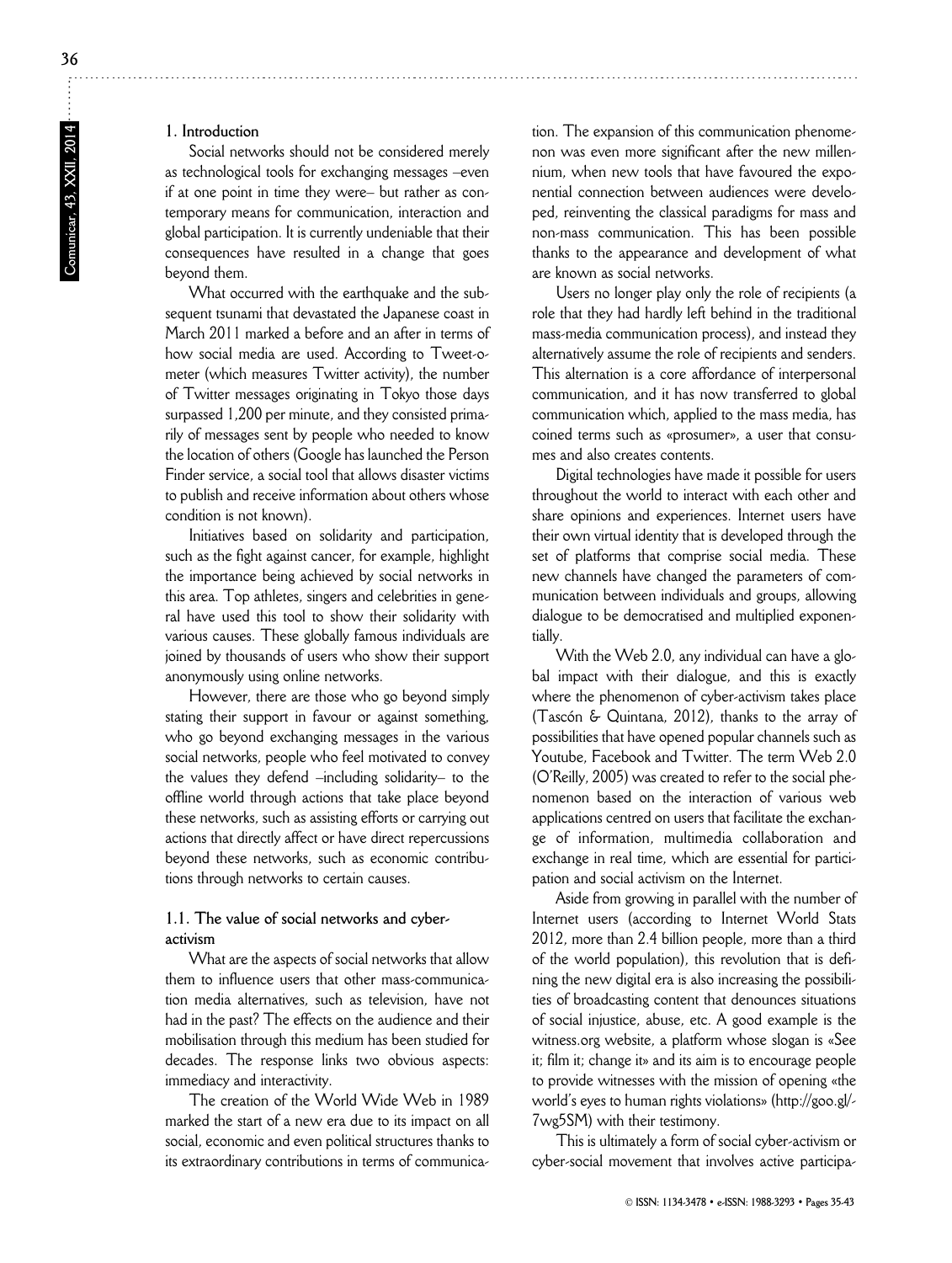**37**

tion through social networks as well as individual/ social mobilisation in the real life of people (Mc-Caughey & Ayers, 2003). Cyber-activists are «active» online and offline. This concept does not include a limited definition of cyber-activism that is referred to as «click-activism».

Establishing the concept of cyber-activism can be as complicated as defining activism before the Internet. Social movements, with the more or less active participation of many individuals, have always existed, but digital technologies and the opportunities they offer for

interaction give users greater power with regard to these movements because they become content senders for mobilisation and the active collaborators that are necessary as individuals for attaining the overall objective.

This mobilisation and participation activity is manifested through social networks (Martínez, 2013). They are the link between organisations and users, and the way in which they are able to reach them and offer their content. The work of Valenzuela, Park and Kee (2009) showed the direct relation between the use of Facebook and the comis being created, and it extends its communication relations by connecting to a network, and it also transforms civic participation into one of the predominant aspects of social networks (Kahne, Lee & Timpany, 2011; Bescansa & Jerez, 2012).

This makes it possible to conclude that the foundation for active social participation online and offline can be found in digital literacy and in the increased level of competency. Thanks to social networks, young people have access to a multitude of possibilities to participate actively in creating social changes, and

**Users no longer play only the role of recipients (a role that they had hardly left behind in the traditional mass-media communication process), and instead they alternatively assume the role of recipients and senders. This alternation is a core affordance of interpersonal communication, and it has now transferred to global communication which, applied to the mass media, has coined terms such as «prosumer», a user that consumes and also creates contents.**

mitment to civic and/or political actions. An example of this is the Facebook event that filled Egypt's Tahir Square during the Arab Spring (http://goo.gl/6NY-9kO).

A further example is Barack Obama's campaign for the United States presidency since it paradigmatically made apparent the power of social networks and the value of trust between individuals, beyond the traditional mass-communication structures. This is exactly how the contact networks in platforms such as Facebook, with more than 800 million users just in the United States (Vitak, Lampe, Gray & Ellison, 2012), Twitter, Linkedin or, Spain's Tuenti, should be understood. Within the strategy of communication, they have all become extremely powerful tools that are growing continuously (Harfoush, 2009).

In this context, the studies presented by Hernández, Robles and Martínez (2013) are of interest. They analysed how young people experience democratic citizenship through both digital and traditional media. Here, a more informed digital citizenship this participation in networks increases their knowledge of interaction methods that facilitate this activism (Ito, 2009).

These digital natives (Prensky, 2001), today's youth, who comprise the sector that first discovered the networks and builds in them its relationship dynamics (Monge & Olabarri, 2011), have a long way to go in these new social digital communication methods. Experiences such as those of Leonard (2011) show that the education of young people, combined with the development of a critical ability in using online networks, will intensify the potential of these networks to help social mobilisation, participation, and the comprehensive training of this generation as well as future ones.

## **1.2. The role of networks in mobilising young people**

Therefore, the following research question is worth considering: Are social networks responsible for people who are active online also displaying their social commitment beyond the network, or only when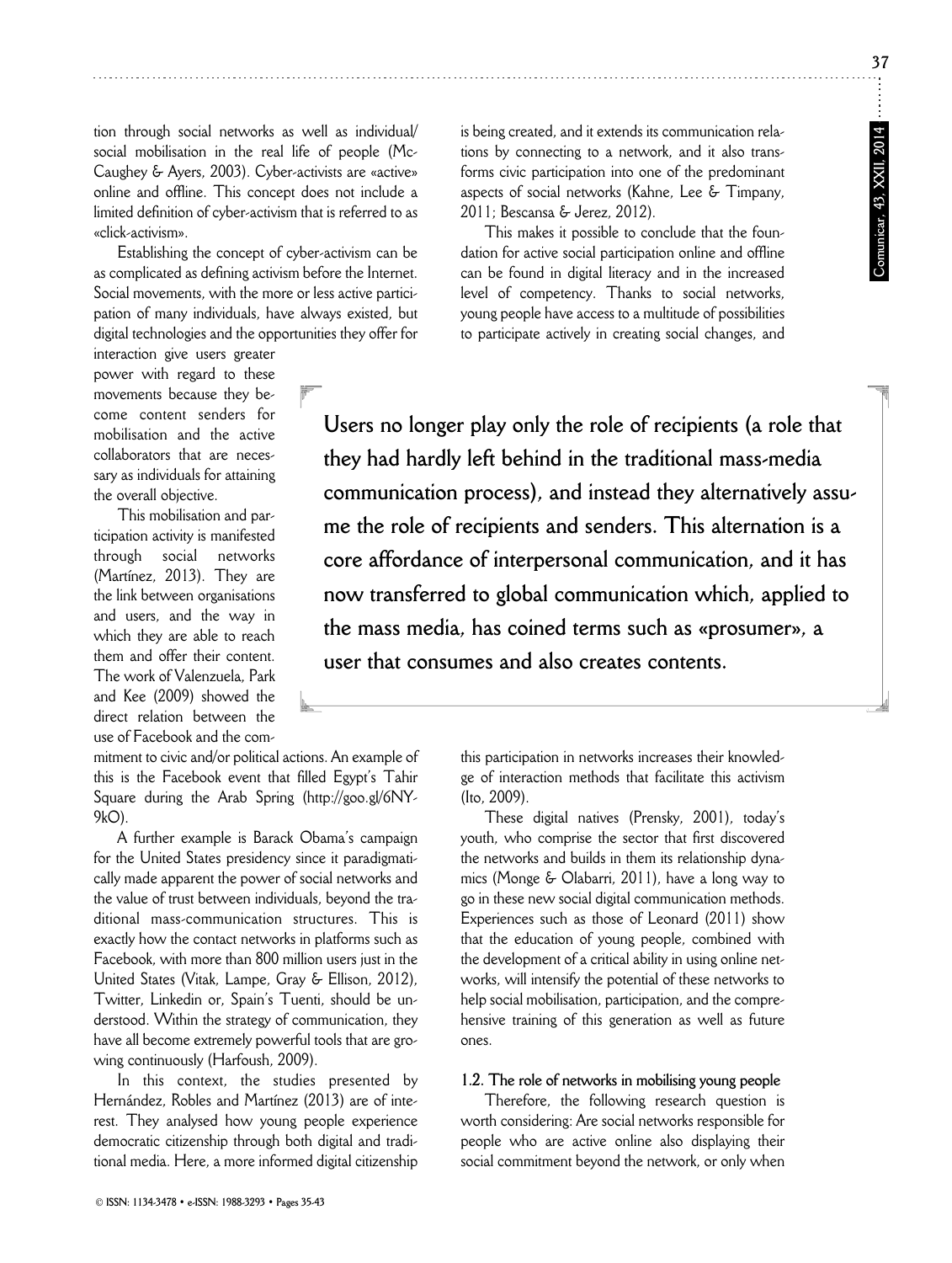**Comunicar, 43, XXII, 2014**

Comunicar, 43, XXII, 2014

In order to understand what is occurring, it is important to take into consideration that the networks create paths towards active social participation, involving users in events for which in the past it would have been complicated to even be informed of, facilitating for organisers the dissemination and for recipients the information (Rubio-Gil, 2012). As a result, users, who become active recipients that alternate this role with

From Guatemala (Harlow, 2012) to South Korea (Choi & Park, 2014), experiences are being gathered in how young people use social networks, national or global, to participate and mobilise for social and/or civic purposes, online and offline. This is additional proof that «users have gained control of the tool and they are transforming it into a lever for changing the world» (Orihuela, 2008: 62). As Lim (2012) states, social networks have supported the change from online activism to offline protests and engagements.

# **2. Methodology**

**Digital technologies have made it possible for users throughout the world to interact with each other and share opinions and experiences. Internet users have their own virtual identity that is developed through the set of platforms that comprise social media. These new channels have changed the parameters of communication between individuals and groups, allowing dialogue to be democratised and multiplied exponentially.** 

> the senders or producers of messages and contents, are also the information transmission channel.

> Participation within the networks activates a movement that frequently spreads because the aim is for it to be extended (Dalhgren, 2011). For participating users, each initiative requires a different degree of involvement and a different complexity in the response from the moment when the organiser or the creator of a certain movement in the network may ask the recipient to simply press a button (a donation to a campaign against hunger) or to go out to the street and physically surround the Congress building, passing through intermediate initiatives such as collaborating to find a missing person.

> What all situations have in common is that the dissemination process has changed from the traditional «mouth to mouth» to «computer to computer» and more recently «mobile phone to mobile phone» and what is now known as «Face to Face», as the shortened version of «Facebook to Facebook» that is an unexpectedly symbolic substitute by recalling the traditional and increasingly less essential «face to face».

The initial hypothesis is based on the idea that the familiarity of young people with social networks makes them an ideal instrument for involving them in social participation. As a result, the general objective of research must be none other than to analyse how the participation of young people in social networks leads to an active social mobilisation online and offline (in other words, through a virtual world and also through the real world); to see to what degree it is cyber-activism in which young people have

new tools that facilitate their involvement in situations of social injustice, solidarity or humanitarian needs.

The research instrument used to perform the study was a survey, so an online questionnaire adapted to the conditions of social networks was created. Internet surveys have intrinsic characteristics  $-$  such as the speed in collecting information, the low cost and/or the improved responses- and these characteristics adapted perfectly to the study that was performed in this case (Díaz-de-Rada, 2012). The process of collecting this information relied on the collaboration of Tuenti, the Spanish social network par excellence, which has 10 million active users, that launched an advertising campaign in its platform to disseminate the questionnaire among users and encourage their participation (80% of the activity in Tuenti is by users between the ages of 14 and 25 years). This Tuenti campaign included a link to the research questionnaire –with dichotomous, Likert scale and multiple choice questions– regarding their overall participation in social networks, not just Tuenti. The questionnaire, with 30 questions, followed a logical sequence, starting with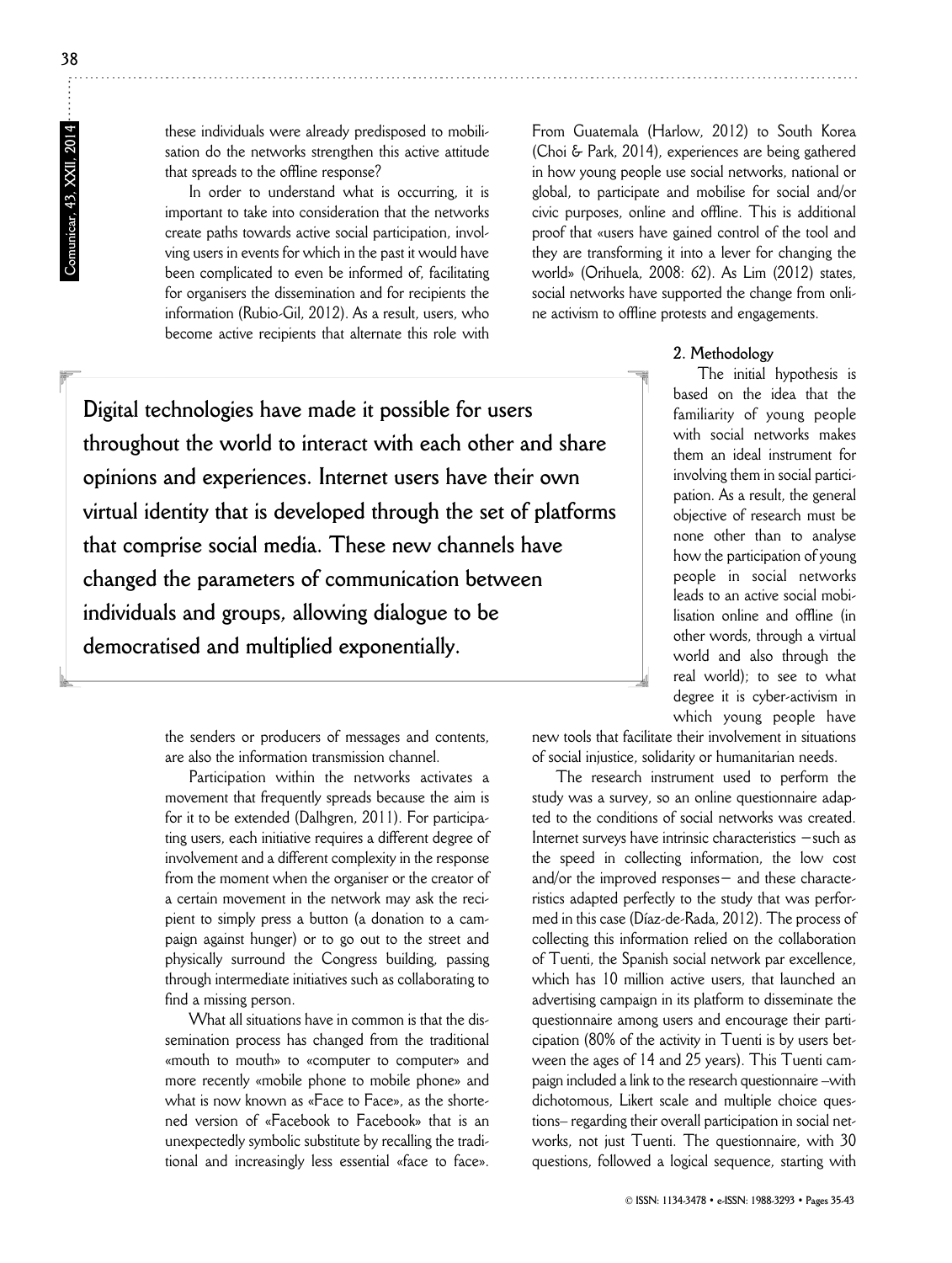short questions about socio-demographics (age, gender, education) and then continued with introductory or ice-breaker and basic questions regarding privacy and participation in networks. The campaign used what is known as the «standard ad» format, and Tuenti offered an incentive (a prize draw amongst participants) in order to encourage user participation. Afterwards, the SPSS statistics application was used for the data analysis. The sample used for the study was comprised of 1,330 young people, male (59%) and female(41%) with the ages of 16 (44%), 17 (34%) and 18 (22%), selected through a random simple probabilistic sample, with a confidence interval of 95.5% and  $p=q=50%$ , and a margin of error of approximately 2.7%. The results obtained were then presented and reviewed.

### **3. Analysis and results**

When analysing the role that social networks play in the lives of young people, it is important to highlight that the networks, beyond allowing them to expand their social relations, represent a medium that allows young people to not only be informed of civic, political and cultural events, etc., but also to participate in them actively (García & del-Hoyo, 2013).

As a result, with the aim of verifying this participation method, the research performed confirmed some of the descriptive data listed below. Regarding the first research question related to the influence of social networks in online/offline participation, the data seem to show that the participation of young people tends to start and end in the virtual world since 38% state that aside from participating in an online event, they tend to also join the offline version, and 44% admit that although they participate in online events, they do not join them in real life. However, interpreting this data in dichotomous terms of mobilisation and indifference would be incorrect.

In order to understand correctly the scope of these percentages, certain clarifications should be made, without veering from the data provided by the study. The mobilisation capabilities of young people through social networks should not be underestimated since they produce content and urge others to participate, as shown by 24% of the young people surveyed who state that they always or almost always use social networks «to encourage others to participate in certain events, demonstrations, meetings, etc. » or the 26% who agree with the following statement: «Social networks lave led me to develop/participate in an action of social protest».

The very similar percentages show the dual role

that young people can play through the networks, or the dual role they play (the percentage of young people who feel encouraged by social networks to participate in social collective actions is very close to those who use social networks to encourage others to participate). Taking into consideration the Spearman rho coefficient (García-Ferrando, 1994: 253), a moderate relationship (0.63) can be established between the variables of «I use social networks to encourage others in the area of social mobilisation» and «social networks have led me to participate in an action of social protest».

Therefore, the figures invite us to deduce that young people are active in the networks, and that they are active in two ways: as producers of content that encourages others in the area of social mobilisation and as active recipients who transfer their empathy to situations of social need towards action.

An especially significant aspect is the percentage of young people surveyed who say they use social networks to support solidarity campaigns (34.3%), those who say they use social networks to denounce unfair situations (27.2%), and those who state that social networks have led them to develop or participate in an action of social protest (27%).

At this point, the data shed light on the participation possibilities that the networks offer young people in order to show, online or offline, their solidarity and involvement with situations of social injustice that are more or less close to them. In summary, the possibilities of promoting and channelling the social mobilisation of young people, especially as drivers of solidarity in this population group, which leads to our aim of knowing to what degree these possibilities are taken advantage of as tools for channelling solidarity in light of certain situations, and if so, how this solidarity is expressed.

Specifically, the study posed various situations to the young people selected that would require them to respond with solidarity...or not. This response could be reflected with a «click», an «economic donation» or «going to a social engagement». In the first case, and depending on the situation or the circumstances, the «click» could represent active online participation on behalf of the young person who would remain in that virtual behaviour.

However, it can be misleading to think that this would not move to the offline social life since there are associations such as Greenpeace whose webpage recognises the importance of cyber-activism. The organisation defines it in this manner: «Being a cyberactivist involves active mobilisation to defend the Earth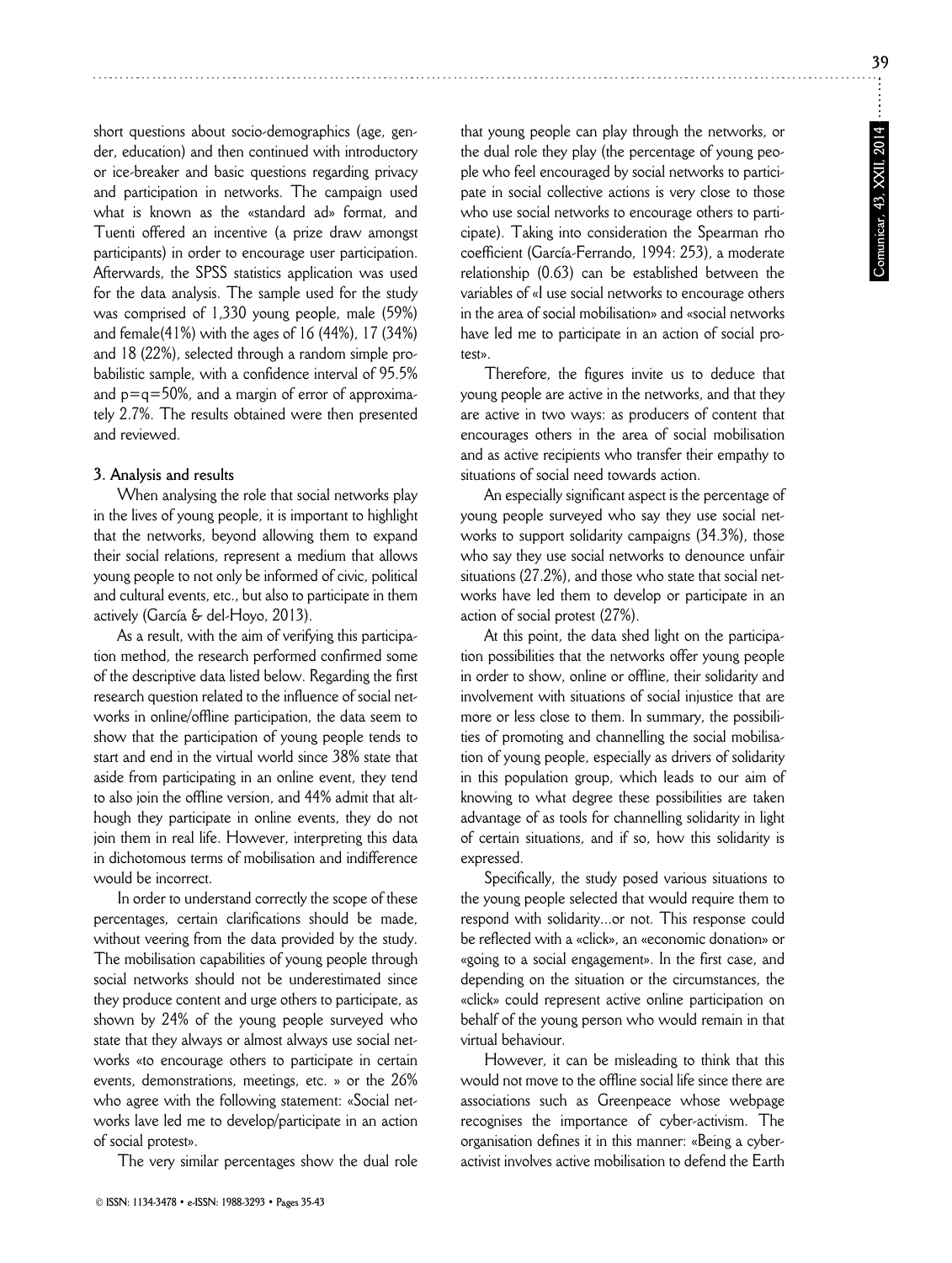from your computer. Your signature is a valuable tool in the fight for the environment, and with thousands of them we have been able to reduce some of the most serious assaults on our planet». Therefore, a «click» should not be considered simply as idle or passive behaviour by young people, nor should it be underestimated. Instead, the corresponding context should be taken into consideration (http://goo.gl/ttQx5i).

According to the study results, the majority of young people continue to participate through clicks from their computers, but as we have just seen, the effects of these actions are far from negligible. This is combined with the significant percentage of young people who seem to be involved in social and civic actions, and who take their solidarity actions beyond a click. In addition, only 17% of the young people surveyed can be considered as passive since only that 17% states that they «would not participate» through the virtual world or the real world in any of the events included in the questionnaire. As a result, it can be deduced that this reflects the other side of the coin: the confirmation that more than 80% of young people participate in some way or another in the actions they are invited to through social networks.

Therefore, social networks cannot be considered simply a passing trend. They are a fundamental change in how we communicate and interact in a global manner. The added value they have contributed to certain social movements cannot be ignored.

#### **3.1. Ways of participating in actions of solidarity**

The behavioural differences shown by young people in situations that require their active social participation primarily respond to matters of proximity, including geographic proximity as well as what can be referred to as social proximity.

When expressing an active attitude that goes beyond social networks, young people tend to show more solidarity with situations that are geographically closer. Therefore, in the case of participating in an ecology campaign to protect Spain's coast, 27.5% stated that they would participate in an offline engagement, while only 22% would participate in an ecology campaign to save the Arctic.

Something similar occurred when they were asked how they would participate in a humanitarian campaign against poverty in Spain or in a humanitarian campaign against poverty in Africa. In both cases, 38% responded «with a click», but the difference was made apparent in terms of transferring their solidarity beyond social networks. In that case, only 13% would go to an offline engagement for a campaign to fight poverty in

the African continent, while 23% said they would go to an engagement if the campaign was to fight poverty in Spain.

Paradoxically, when making an economic donation, young people showed more awareness of poverty in Africa (33% of those surveyed would donate money) than of poverty in Spain (27.3% would do so). Of all the situations that appeared in the study, the case of the campaign against hunger in Africa is the one with the most responses for making an economic donation.

The fact that geographic proximity can be a determining factor is also made apparent by the instance of a «Campaign against the death sentence in Iran», although in this case it would be more appropriate to refer to geographic distance, since this is what determines that 31% of the young people surveyed marked that they would not participate in this campaign. None of the other situations proposed for measuring how geographic distance influences participation obtained a higher percentage (the average for non-participation in the situations was 17.4%).

The «social proximity» factor refers to events in which geographic proximity is not involved or does not appear to be decisive. Instead, it is the empathy with the situation itself that leads individuals to participate actively, guided by social networks (similar to what is occurring in the media with the proximity news value, a value with a dual dimension, both geographic as well as emotional and/or intellectual). As a result, in a campaign against cancer, 24.2% would participate in an engagement, 30% would make a donation and 36% would participate with a «click». The percentage of individuals who would go to an engagement nearly doubles in the case of a «campaign against bullying at school or cyber-bullying» (40%) as this is an issue that they seem to be more aware of and feel closer to in their lives (in terms of the geographic proximity or dis-



Figure 1. Humanitarian campaign against poverty in Spain.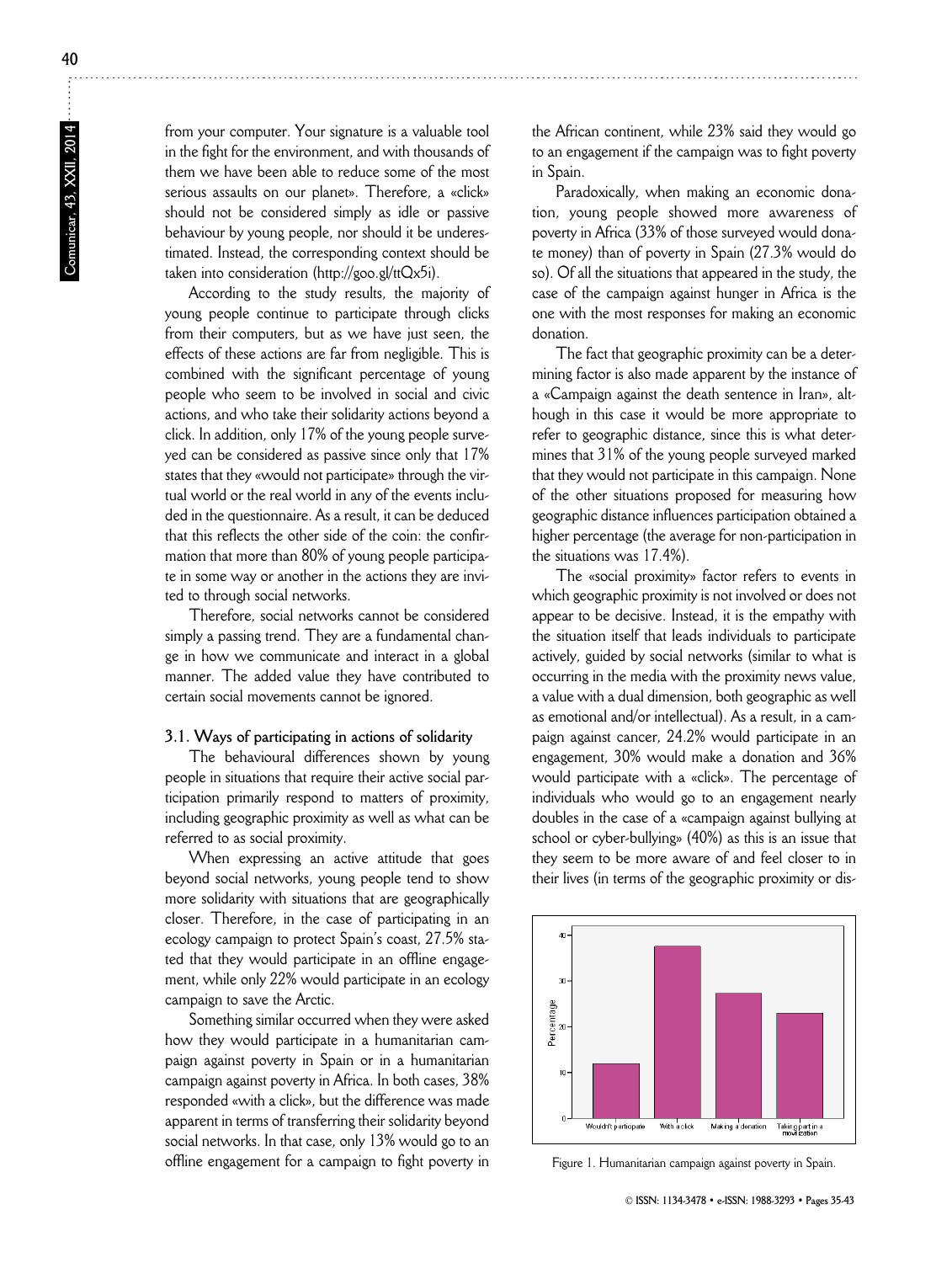**41**

tance, emotional proximity is the factor in this case) since most of the individuals in the sample were still completing their education (88.2%), and the situation that was described is probably close to them, regardless of whether they have experienced it directly.

Although it may seem difficult to determine what type of proximity plays a stronger role in certain instances, as in the case of the «campaign to support a neighbour with a rare disease» or the «campaign to defend the neighbourhood school», the results confirm that physical proximity is a secondary factor compared to social proximity (which is perfectly in line with the fact that the networks connect people, overcoming physical barriers). In the first instance mentioned, participation in virtual support was 35% while for the second it was 40%.

The difference is exacerbated in favour of situations to which they feel emotionally closer, and when the possibility of participating in engagements outside of the network is proposed, the percentage that would participate to support a neighbour with a rare disease drops to 24%, while remaining at 31% to support situations the individuals identify with more easily in accordance with their age. An example is the new campaign against bullying at school, for which the percentage of commitment outside of the network is nearly 40%.

#### **4. Discussion and conclusions**

The study results confirm that motivations in social networks are not only aimed at areas related to personal interests, but also at social relational or inclusion needs, as suggested by Notley (2009) and Colás, González and de-Pablos (2013). In fact, they go one step further and reflect that a significant percentage of young people participate in the networks with solidarity or civic purposes in mind. American studies, like the Pew Research Center's Internet and American Life Project on civic commitment in the Digital Era, affirm this conclusion in a study performed on adults that found 48% of Americans participated in a civic activity that could range from helping to solve a problem in their community to participating in a protest action, always mobilised by social networks (Civic Engagement in the Digital Age) (http://goo.gl/y2q 7AM).

In the first part of this article, we stated that social networks go beyond simply being a method or a medium for communicating, and that they are also a method or a medium for social participation and global activism. The study results presented here confirm this since more than 80% of the young people surveyed channel through networks their response to campaigns that support or reject certain events.



Figure 2. Campaign against ciberbullying.

It was also believed that the networks have an advantage over other media in terms of immediacy and interactivity. In light of the data and taking into consideration that the information for mobilising now reaches young people who in the past did not have access to it, it can be said that social networks are providing incentives for commitment and making it possible for young people who in the past did not mobilise to now take action, precisely because of the consequences resulting from the aspects mentioned at the beginning of this paragraph. The networks eliminate the physical distances that sometimes limit mobilisation significantly, and young people become closer to those who are «near» them, regardless of their actual location, and they support them because the support or the mobilisation have also overcome the physical limitations, as proven by the higher mobilisation percentages obtained by causes that feel close, regardless of their geographic proximity or distance (40% of the sample supported these types of causes).

Interactivity entails an alternation in the roles of sender and recipient in the networks, but once again, the data collected goes further by stating that users do not simply receive messages passively but instead they are capable of responding to them. This shows that those users take the initiative in new messages which the spread action. In other words, young people generate responses, but they also generate questions, proposals and calls for action (nearly one quarter of those surveyed confirmed this).

The impossibility of maintaining a limited concept of activism in the networks should be understood within this framework, not just because of the evidence that a virtual action has real consequences, but because within the sample that has been collected, it is still necessary to address degrees of commitment and degrees of mobilisation as opposed to degrees of activism or passivity. In summary, this refers to the need to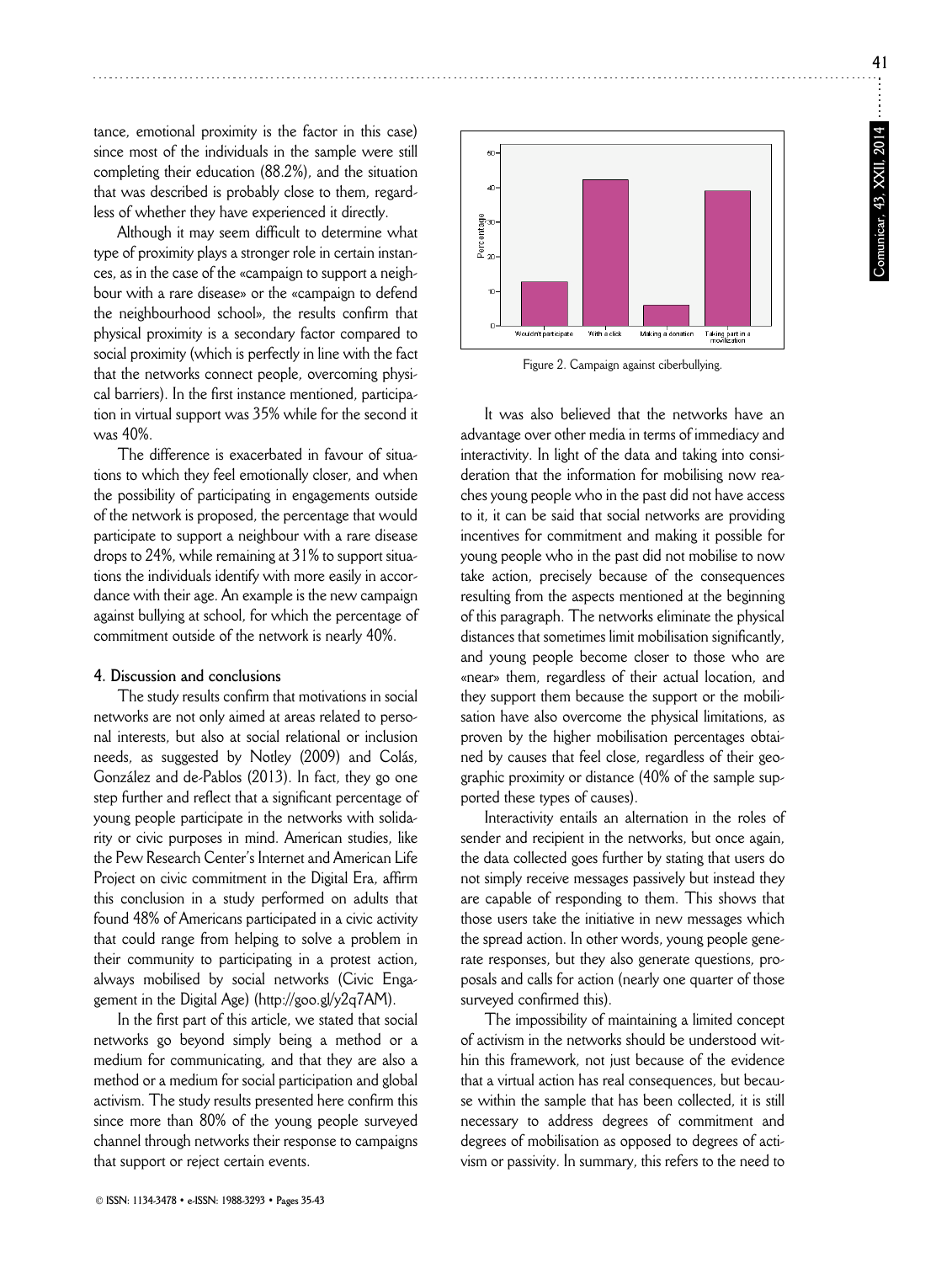**Comunicar, 43, XXII, 2014**

Comunicar, 43, XXII, 2014

The study confirms that young people do not use social networks merely to expand their offline social relations. Networks offer an infinite number of possibilities for active social participation. It is necessary to show young people the options provided by networks as a resource for channelling actions of solidarity. The networks have changed the meaning of participation: organisations request the collaboration of citizens social awareness campaigns has dropped considerably. Therefore, organisations or social movements should rely on this new method of social communication as a resource for achieving digital and real mobilisation for «Causes 2.0», which are situations that require the civic participation of citizens and use social networks to achieve this. The study confirms that circumstances exist that result in greater participation, and the door is open to discovering other variables that, aside from being collected, drive young people to

**The study confirms that young people do not use social networks merely to expand their offline social relations. Networks offer an infinite number of possibilities for active social participation. It is necessary to show young people the options provided by networks as a resource for channelling actions of solidarity. The networks have changed the**  meaning of participation: organisations request the collabo**ration of citizens through the networks as a way to apply pressure in light of situations of injustice or of social needs.**

be increasingly committed on a civic level, which will be addressed in future work.

#### **References**

BESCANSA-HERNÁNDEZ, C. & JEREZ-NOVARA, A. (2012). *La red: ¿nueva herramienta o nuevo escenario para la participación política? XV En cuentro de Latinoamericanistas: Amé rica Latina: la autonomía de una región.* Madrid: Universidad Complutense.

CHOI, S. & PARK, H.W. (2014). An Exploratory Approach to a Twitterbased Community Centered on a Political Goal in South Korea: Who Organized it, What they Shared, and How They Acted. New Media & *Society, 16, 1, 129-148. (DOI: 10.117-*7/1461 444813487956).

COLÁS, P., GONZÁLEZ, T. & DE-PA-BLOS, J. (2013). Juventud y redes sociales. Motivaciones y usos preferen-

through the networks as a way to apply pressure in light of situations of injustice or of social needs.

Amnesty International and Greenpeace are already aware of the importance of social networks in encouraging the active social participation of citizens. In fact, Facebook has become a key tool for organising and coordinating civic protests in many cities around the world (Lim, 2012). Experiences like Change.org, «the largest platform for petitions in the world» in which, as they have announced, more than 50 million people «have taken action» are situations that require an updated and detailed analysis of the variables that drive people to participate. In this regard, this study could contribute to the developments in this field by considering certain variables that have an impact on online participation and the corresponding offline channelling. As a result, the geographic, social or emotional proximity will determine the commitment of young people in events that require their solidarity or cooperation.

With social networks, the power of bringing people together has grown and the cost of carrying out tes. *Comunicar, 40,* 15-23. (DOI: http://dx.doi.org/10.3 916/C40- 2013-02-01).

DAHLGREN, P. (2011). Jóvenes y participación política. Los medios en la Red y la cultura cívica. *Telos, 89*, 12-22.

DÍAZ-DE-RADA, V. (2012). Ventajas e inconvenientes de la encuesta por Internet. *Papers, 97/1*, 193-223.

GARCÍA-FERRANDO, M. (1994). *Socioestadística. Introducción a la estadística en Sociología.* Madrid: Alianza

GARCÍA-GALERA, M.C. & DEL-HOYO-HURTADO, M. (2013). Redes sociales, un medio para la movilización juvenil. *Zer, 18, 34,* 111-125 HARFOUSH, R. (2009). *Yes We did! An Inside Look at How Social Media Built the Obama Brand*. Berkeley: New readers.

HARLOW, S. (2012). Social Media and Social Movements: Facebook and an Online Guatemalan Justice Movement that Moved Off-line. *New Media & Society, 14, 2,* 225-243. (DOI: 10.1177/14 - 61444811410408).

HERNÁNDEZ, E., ROBLES, M.C. & MARTÍNEZ, J.B. (2013). Jóvenes interactivos y culturas cívicas: sentido educativo, mediático y político del 15M. *Comunicar, 40*, 59-67. (DOI: http://dx.doi.org/10.3916 - /C 40-2013-02-06).

ITO, M. (2009). *Hanging Out, Messing Around, Geeking Out: Kids Living and Learning with New Media*. Cambridge: The MIT Press. KAHNE, J., LEE, N. & TIMPANY, J. (2011). *The Civic and Political Significance of Online Partipatory Cultures and Youth Transitioning to Adulthood.* San Francisco: DML Central Working Papers.